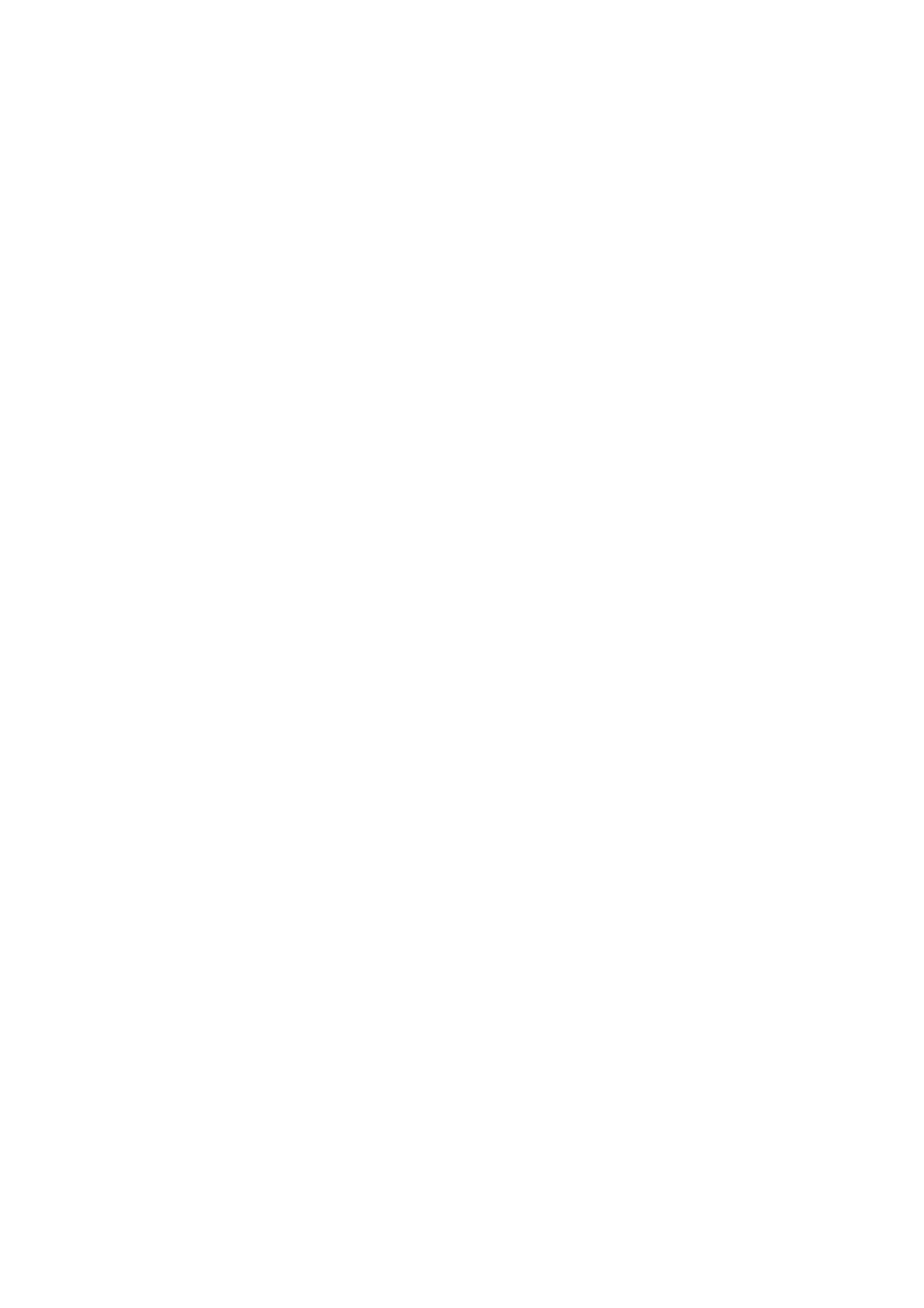# EUROPEAN STANDARD NORME EUROPÉENNE EUROPÄISCHE NORM

## **EN 749**

September 2004

ICS 97.220.30; 97.220.40 Supersedes EN 749:1995 + A1:1998

English version

### Playing field equipment - Handball goals - Functional and safety requirements, test methods

Equipements de jeux - Buts de handball - Exigences fonctionnelles et de sécurité, méthodes d'essai

Spielfeldgeräte - Handballtore - Funktionelle und sicherheitstechnische Anforderungen, Prüfverfahren

This European Standard was approved by CEN on 24 June 2004.

CEN members are bound to comply with the CEN/CENELEC Internal Regulations which stipulate the conditions for giving this European Standard the status of a national standard without any alteration. Up-to-date lists and bibliographical references concerning such national standards may be obtained on application to the Central Secretariat or to any CEN member.

This European Standard exists in three official versions (English, French, German). A version in any other language made by translation under the responsibility of a CEN member into its own language and notified to the Central Secretariat has the same status as the official versions.

CEN members are the national standards bodies of Austria, Belgium, Cyprus, Czech Republic, Denmark, Estonia, Finland, France, Germany, Greece, Hungary, Iceland, Ireland, Italy, Latvia, Lithuania, Luxembourg, Malta, Netherlands, Norway, Poland, Portugal, Slovakia, Slovenia, Spain, Sweden, Switzerland and United Kingdom.



EUROPEAN COMMITTEE FOR STANDARDIZATION COMITÉ EUROPÉEN DE NORMALISATION EUROPÄISCHES KOMITEE FÜR NORMUNG

**Management Centre: rue de Stassart, 36 B-1050 Brussels**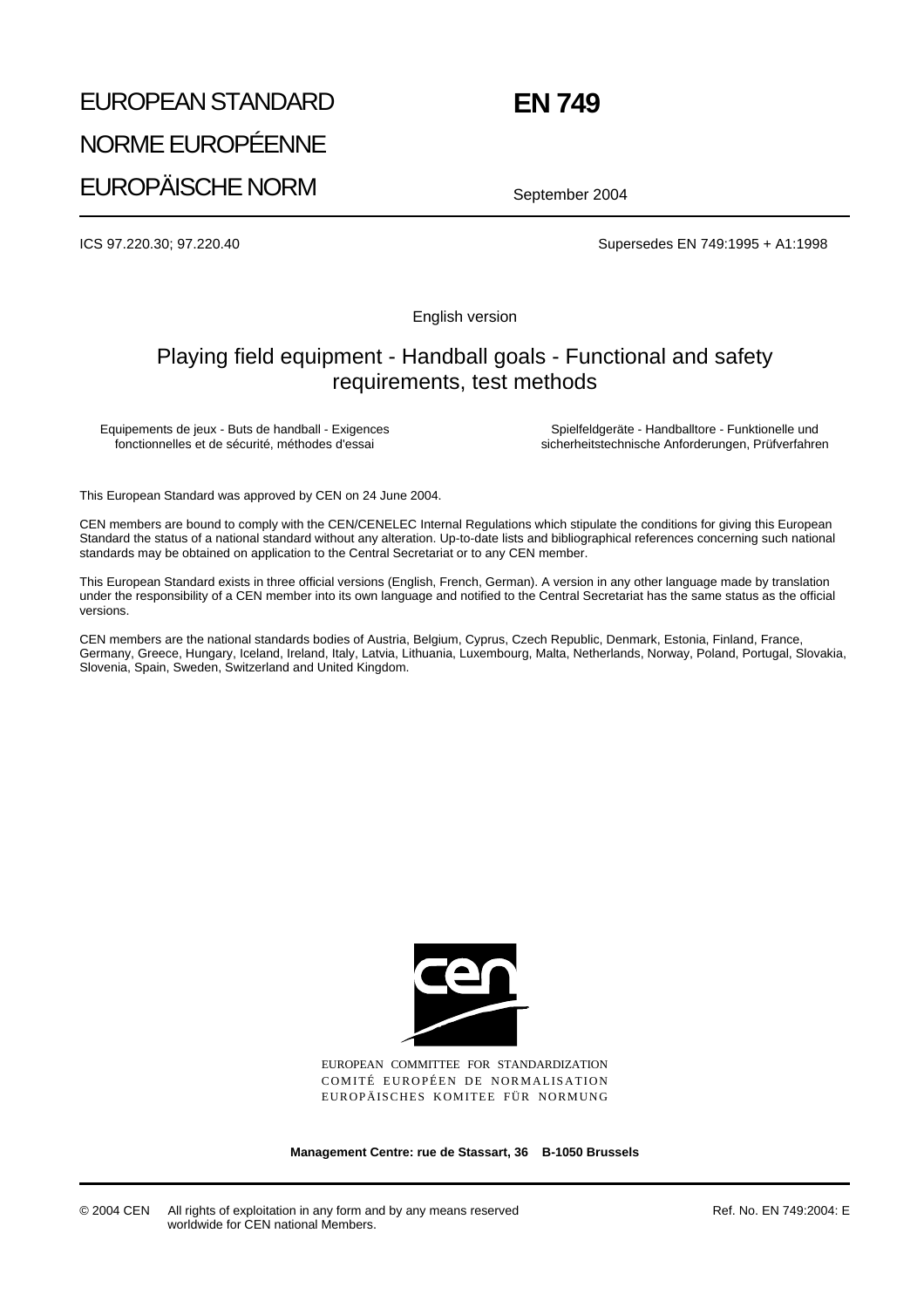## **Contents**

| 1                |  |
|------------------|--|
|                  |  |
| $\mathbf{3}$     |  |
| 3.1              |  |
| 3.2              |  |
| 3.3              |  |
| 3.4              |  |
| 3.4.1            |  |
| 3.4.2            |  |
| 3.4.3            |  |
| $\blacktriangle$ |  |
| 4.1              |  |
| 4.2              |  |
| 4.3              |  |
| 4.4              |  |
| 4.5              |  |
| 4.6              |  |
| 4.7              |  |
| 5                |  |
| 5.1              |  |
| 5.2              |  |
| 5.3              |  |
| 6                |  |
|                  |  |
| 8                |  |
|                  |  |
|                  |  |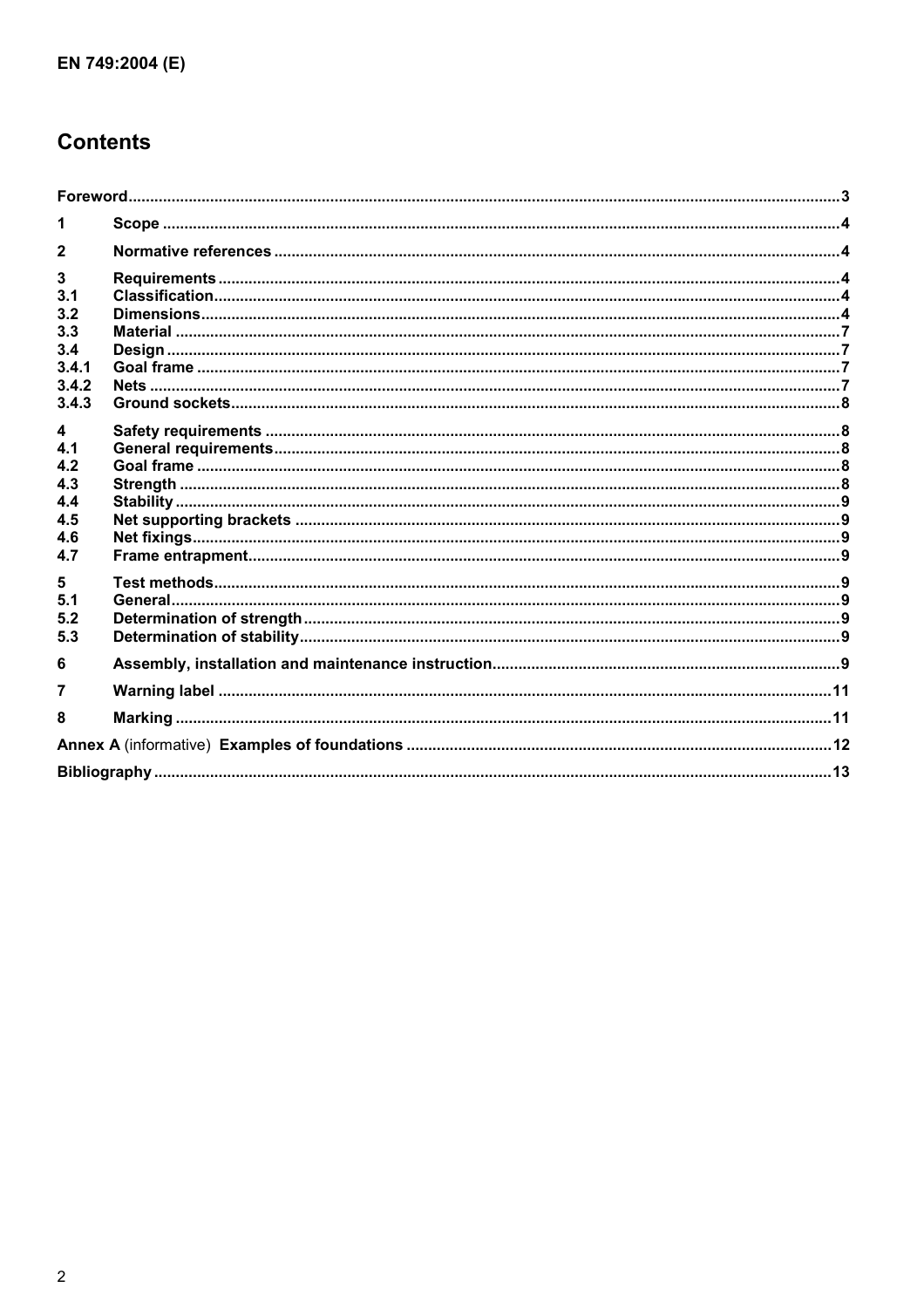### **Foreword**

This document (EN 749:2004) has been prepared by Technical Committee CEN/TC 136 "Sports, playground and other recreational equipment", the secretariat of which is held by DIN.

This European Standard shall be given the status of a national standard, either by publication of an identical text or by endorsement, at the latest by March 2005, and conflicting national standards shall be withdrawn at the latest by March 2005.

This document supersedes EN 749:1995 + A1:1998.

According to the CEN/CENELEC Internal Regulations, the national standards organizations of the following countries are bound to implement this European Standard: Austria, Belgium, Cyprus, Czech Republic, Denmark, Estonia, Finland, France, Germany, Greece, Hungary, Iceland, Ireland, Italy, Latvia, Lithuania, Luxembourg, Malta, Netherlands, Norway, Poland, Portugal, Slovakia, Slovenia, Spain, Sweden, Switzerland and United Kingdom.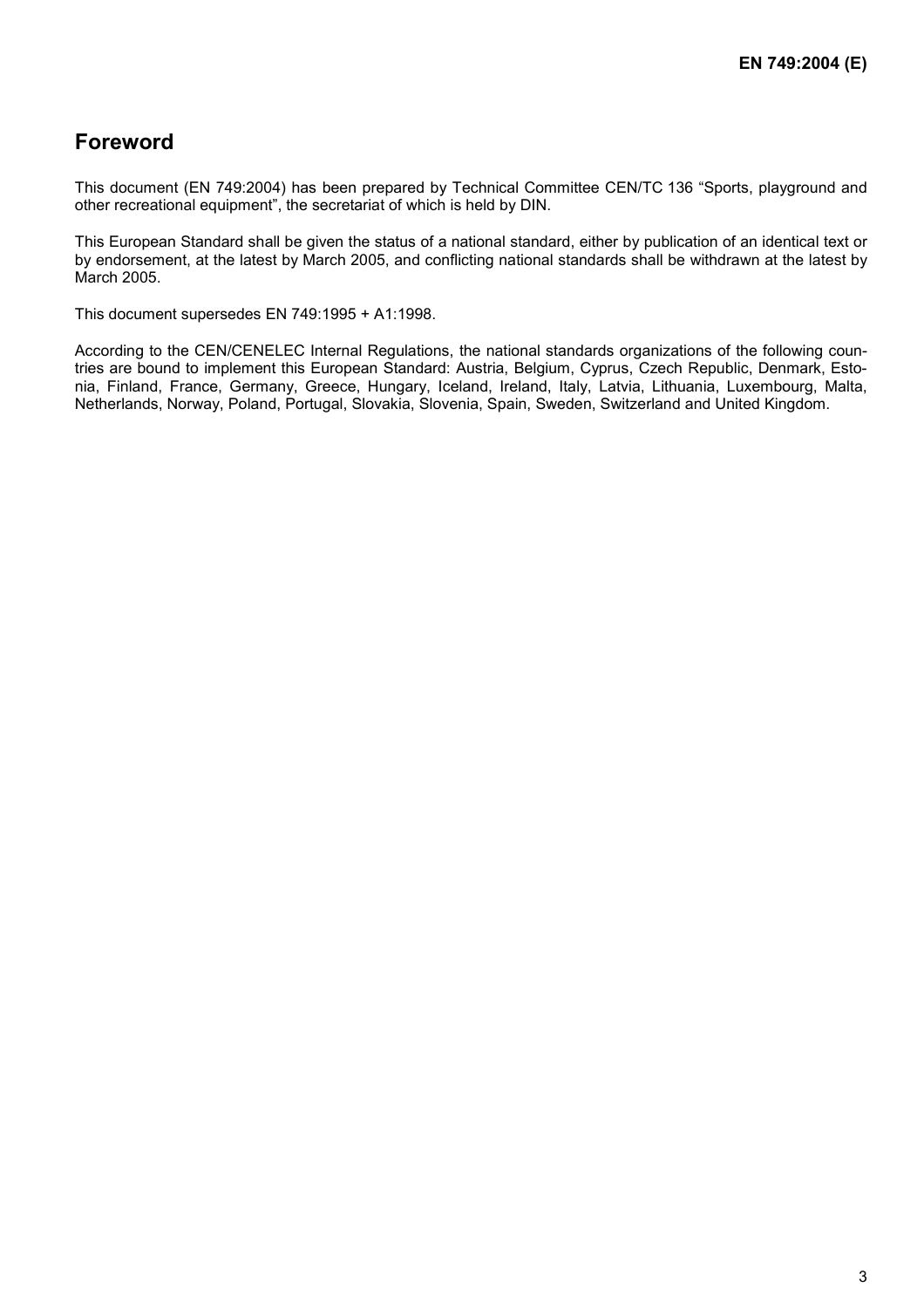#### **1 Scope**

This document specifies the functional requirements for 2 types (see Clause 3) and the safety requirements (see Clause 4) for handball and indoor hockey goals.

It is applicable to handball goals for training and competition.

NOTE Goals according to this document can also be used for indoor football.

#### **2 Normative references**

The following referenced documents are indispensable for the application of this document. For dated references, only the edition cited applies. For undated references, the latest edition of the referenced document (including any amendments) applies.

EN ISO 1806, *Fishing nets — Determination of mesh breaking force of netting (ISO 1806:2002)*

prEN ISO 2307, Fibre *ropes — Determination of certain physical and mechanical properties (ISO/DIS 2307:2003)*

#### **3 Requirements**

#### **3.1 Classification**

Handball goals shall be classified by design (types) as shown in Table 1.

| Type | <b>Description</b>                              |
|------|-------------------------------------------------|
|      | Handball goal with ground sockets, see Figure 1 |
|      | Freestanding handball goal, see Figure 2        |

**Table 1 — Types** 

#### **3.2 Dimensions**

Handball goals shall comply with the dimensions shown in Figure 2.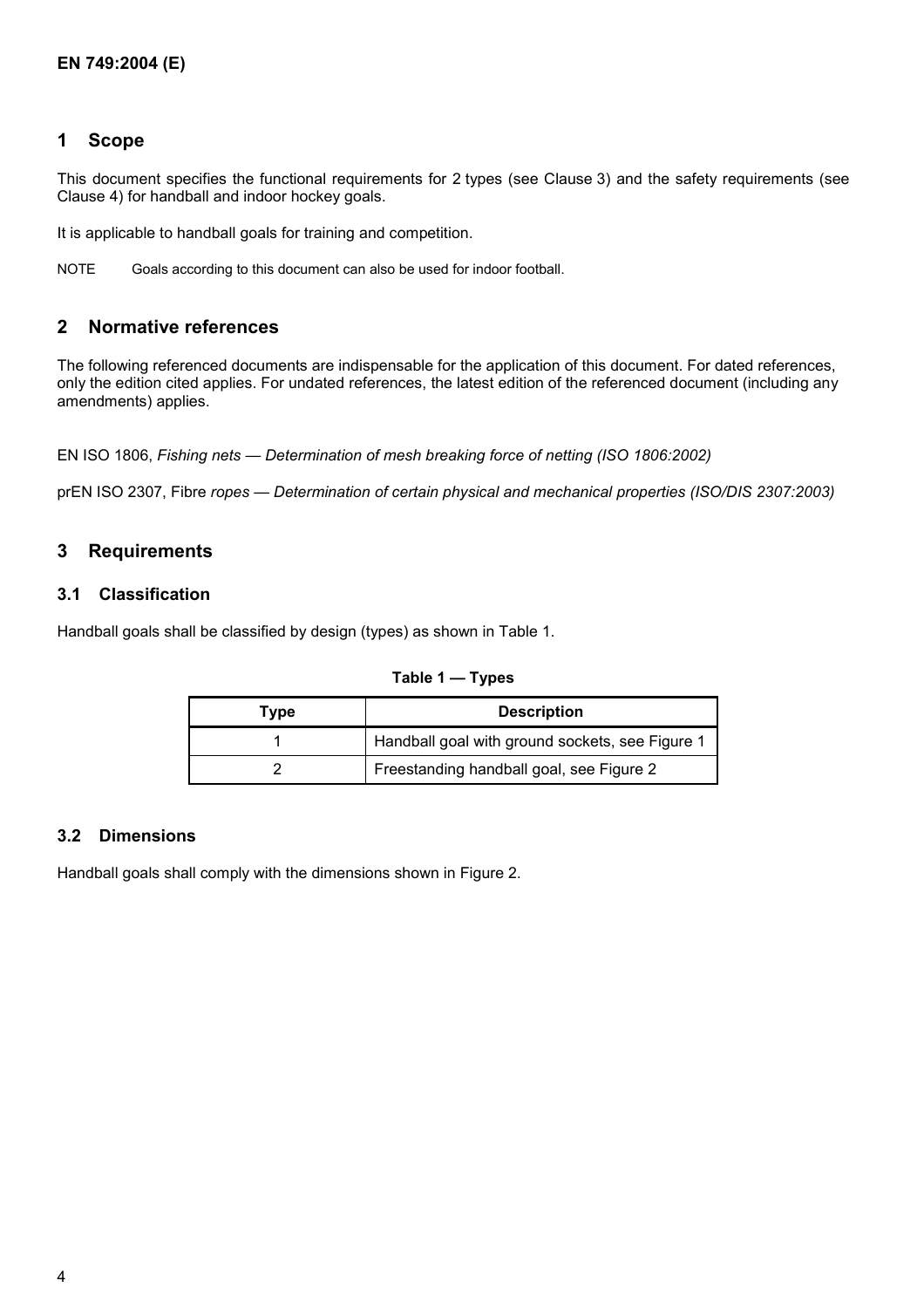#### **EN 749:2004 (E)**

Dimensions in millimetres





5 Ground socket 6 Concrete block<br>7 Net headline Net headline

#### **Key**

- 1 Crossbar
- 2 Upright<br>3 Net
- 3 Net<br>4 Net
- Net weighting

#### **Figure 1 — Handball goal type 1**

Example for foundation see Annex A.

A handball goal Type 1 consists of:

the goal frame (2 uprights and 1 crossbar) including net fixings and ground sockets;

1 net with net headline and net weighting.

Handball goals Type 1 may also be made with net supporting brackets and bottom back bar like Type 2; other goals can be supplied as a folding up type with a supporting frame or wall fixing.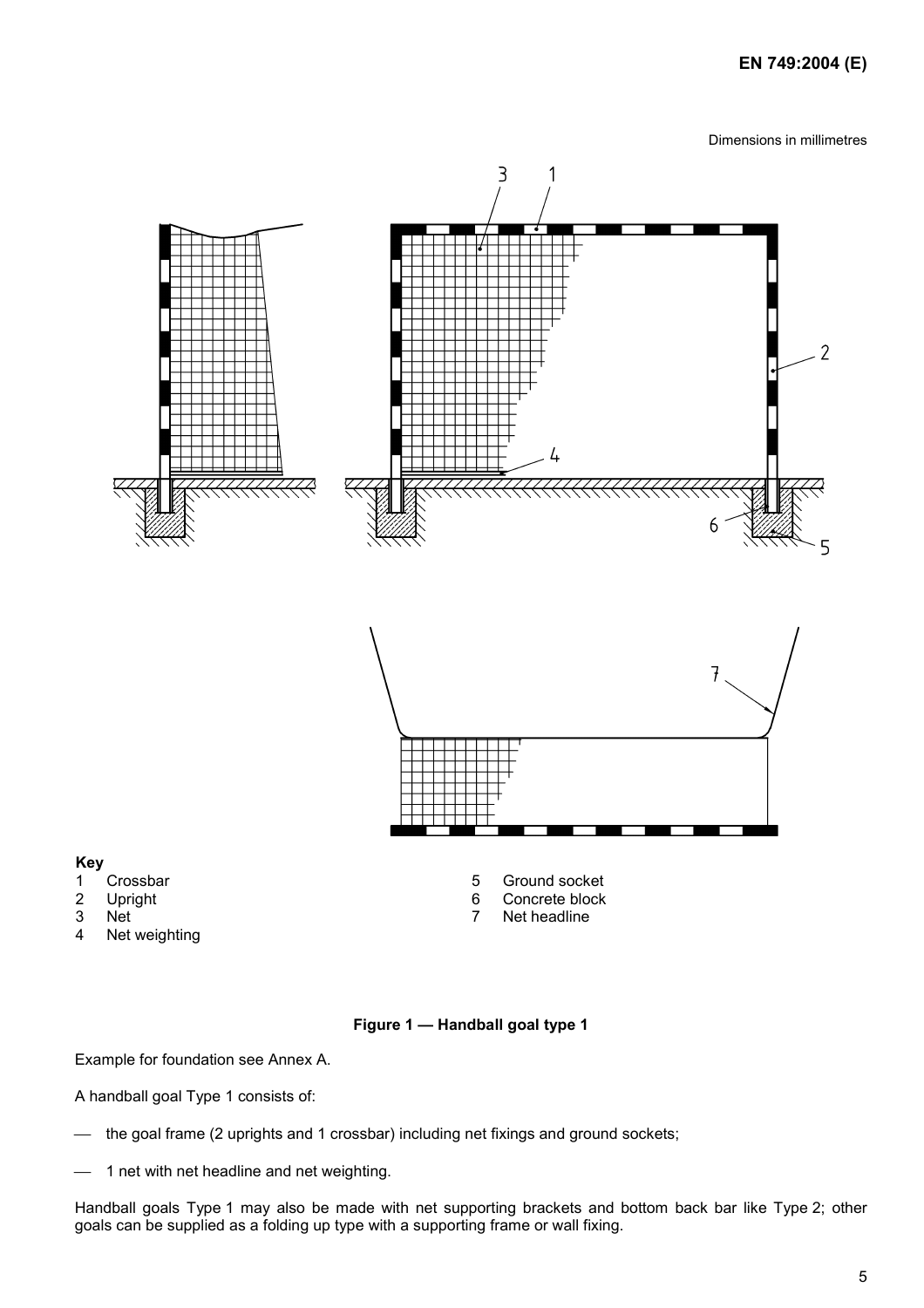Dimensions in millimetres



**Figure 2 — Handball goal type 2** 

A handball goal Type 2 consists of:

- the goal frame (2 uprights and 1 crossbar) including net fixings;
- 2 net supporting brackets;
- 2 bottom side bars;
- anti-tilting devices (at least one at each side);
- 1 bottom back bar (or a weighted line);
- 1 net.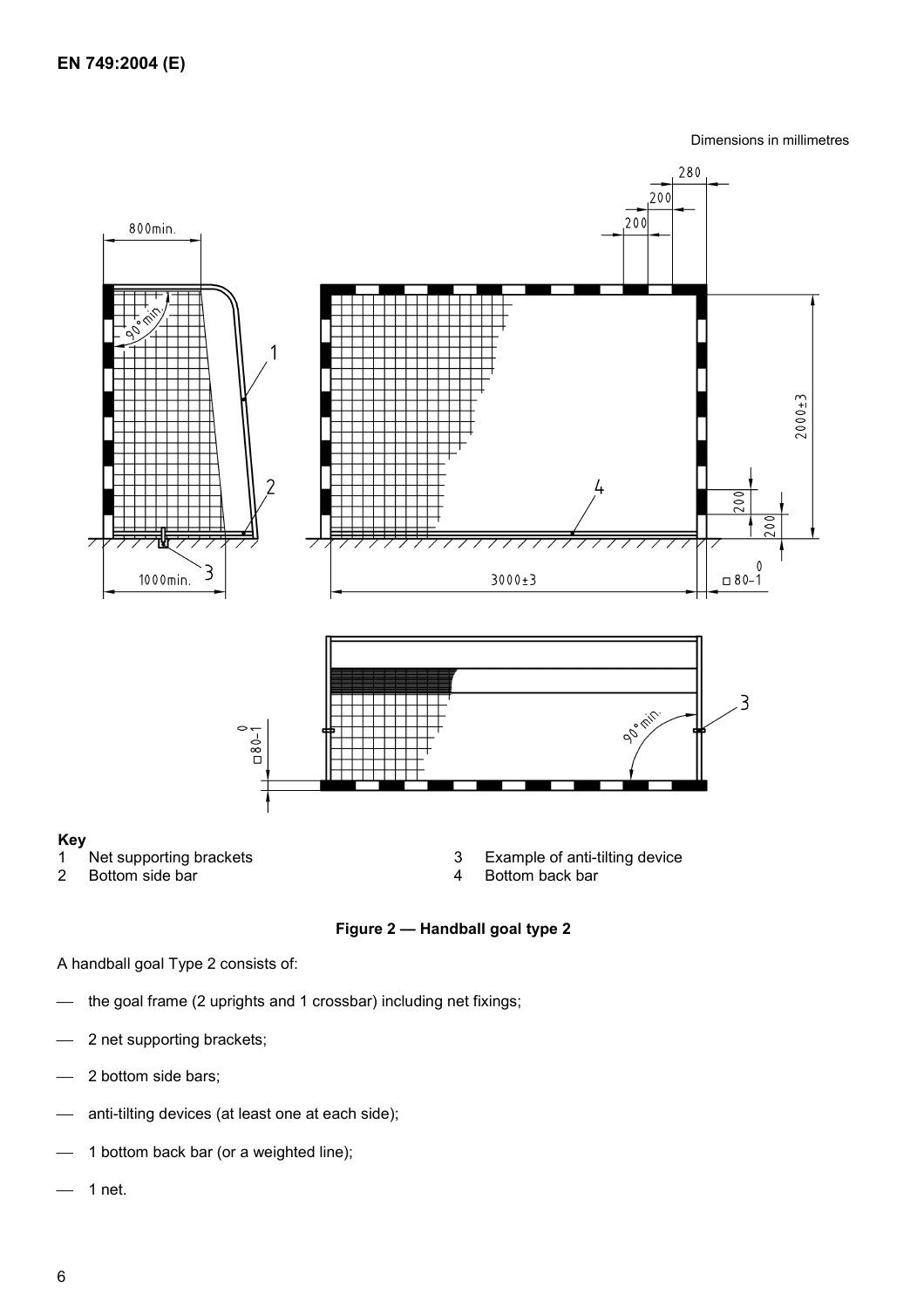#### **3.3 Material**

The goal frame may be made of timer, steel, light metal or plastics.

Net supporting brackets and bottom side and back bars shall be made of light metal and/or steel protected against corrosion (e.g. hot galvanized, powder coated or painted).

The net fixings to the goal shall be made of non-corrosive metal or of plastic material.

For the net, net yarns may be used made of synthetic or natural fibres.

For the net headline synthetic ropes shall be used.

#### **3.4 Design**

#### **3.4.1 Goal frame**

The construction shall be sufficiently secure to withstand the stresses occurring during a game and during transport. The latter requirement is fulfilled when the corner section of the goal frame is not deformed or damaged after testing according to 5.2.

The uprights and the crossbar should be marked in accordance with the current regulations of the sports associations.

#### **3.4.2 Nets**

#### **3.4.2.1** Dimensions

The net dimensions shall comply with Table 2.

#### **Table 2 — Net dimensions**

Dimensions in millimetres

| length                                                        | height            | depth |        | width<br>of mesh | diameter<br>of yarn |  |
|---------------------------------------------------------------|-------------------|-------|--------|------------------|---------------------|--|
|                                                               |                   | top   | ground |                  |                     |  |
| min.                                                          | min.              | min.  | min.   | max.             | min. <sup>a</sup>   |  |
|                                                               |                   |       |        | 100              |                     |  |
| 3 100                                                         | 2 100             | 800   | 1 000  | 45 <sup>b</sup>  | 2                   |  |
| а<br>The diameter is minimum to minimize the risk of cutting. |                   |       |        |                  |                     |  |
| b                                                             | for indoor hockey |       |        |                  |                     |  |

#### **3.4.2.2** Physical properties

Nets shall comply with Tables 3 and 4, as appropriate.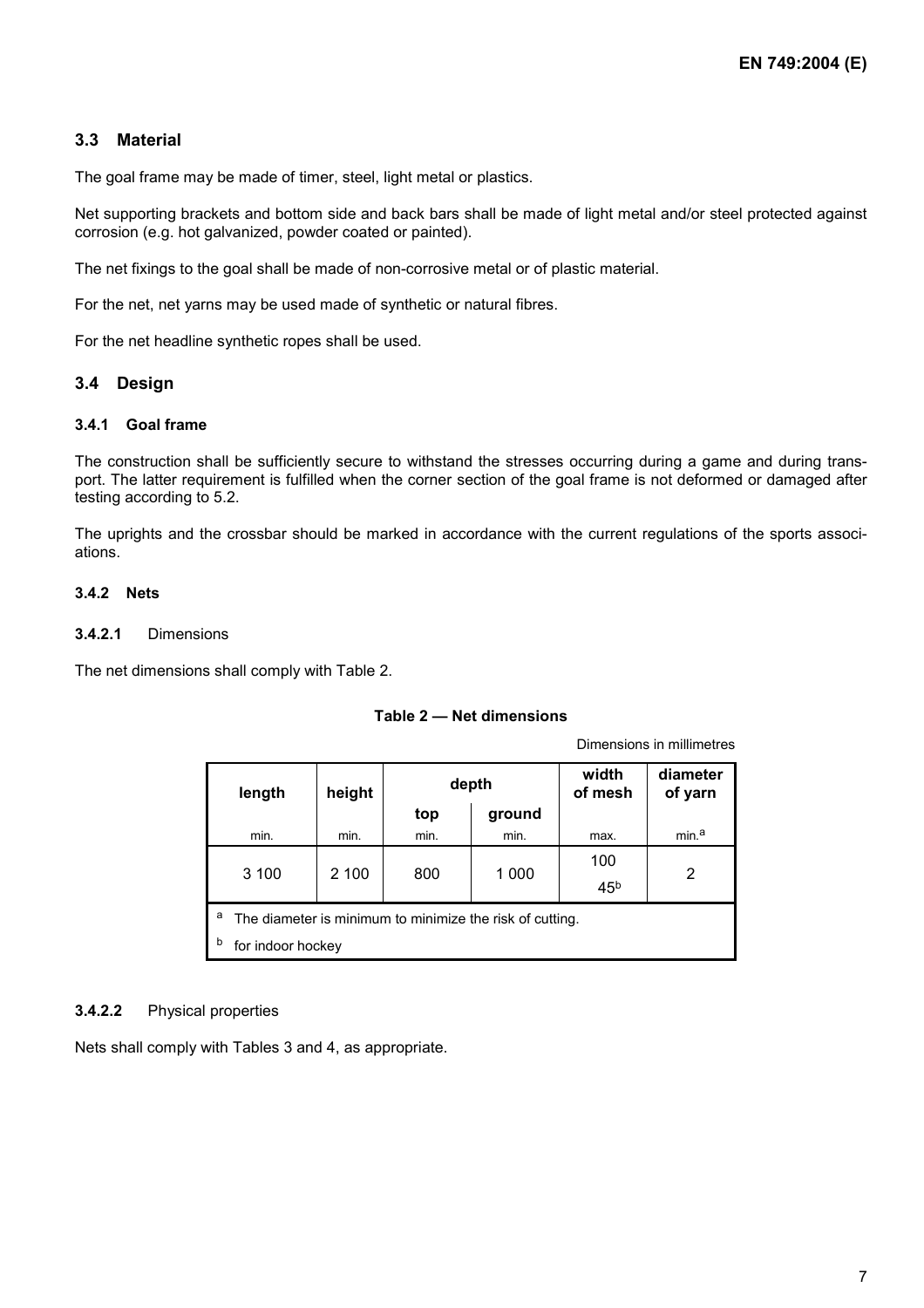| <b>Class</b>                                                                                      | N<br>min.                  | <b>Test method</b> |  |  |
|---------------------------------------------------------------------------------------------------|----------------------------|--------------------|--|--|
| А                                                                                                 | 1 800 (1 500) <sup>a</sup> |                    |  |  |
| в                                                                                                 | 1 080 (900) <sup>a</sup>   | <b>EN ISO 1806</b> |  |  |
|                                                                                                   | 792 (660) <sup>a</sup>     |                    |  |  |
| This corresponds to the breaking strength of the net yarn, tested in<br>accordance with ISO 2062. |                            |                    |  |  |

#### **Table 3 — Mesh breaking strength**

#### **Table 4 — Rope breaking forces of net headline**

| <b>Class</b> | N<br>min. | <b>Test method</b> |  |
|--------------|-----------|--------------------|--|
|              | 7 000     | prEN ISO 2307      |  |
|              | 3 0 0 0   |                    |  |

#### **3.4.2.3** Net fixing

A net headline of a length suitable for the installation shall be drawn in at the top of the net and fixed so that no displacement will be possible (see Figure 1). The breaking force of the net headline shall be at least 7 000 N, see Table 4.

The net shall be suspended loosely so that a ball thrown into the goal cannot rebound from the constructional parts. The fixing devices shall therefore be outside the net.

The net shall be retained on the wall by means of the net headline or by means of the net supporting brackets.

The net shall be so fixed that the ball will not pass between the goal frame and the net.

If an additional net curtain is used, it shall have the same mesh and width as the main net and shall be fixed  $(700<sup>+0</sup><sub>100</sub>)$  mm from the front.

#### **3.4.3 Ground sockets**

When using ground sockets out of doors, they shall have a drainage hole.

#### **4 Safety requirements**

#### **4.1 General requirements**

Corners and edges, which may cause injuries, shall be rounded with a radius of at least 3 mm.

#### **4.2 Goal frame**

The edges of the goal frame shall be rounded to a radius of  $(4 \pm 1)$  mm.

#### **4.3 Strength**

When tested in accordance with 5.2, the crossbar shall not fracture or collapse or show permanent deformation greater than 10 mm.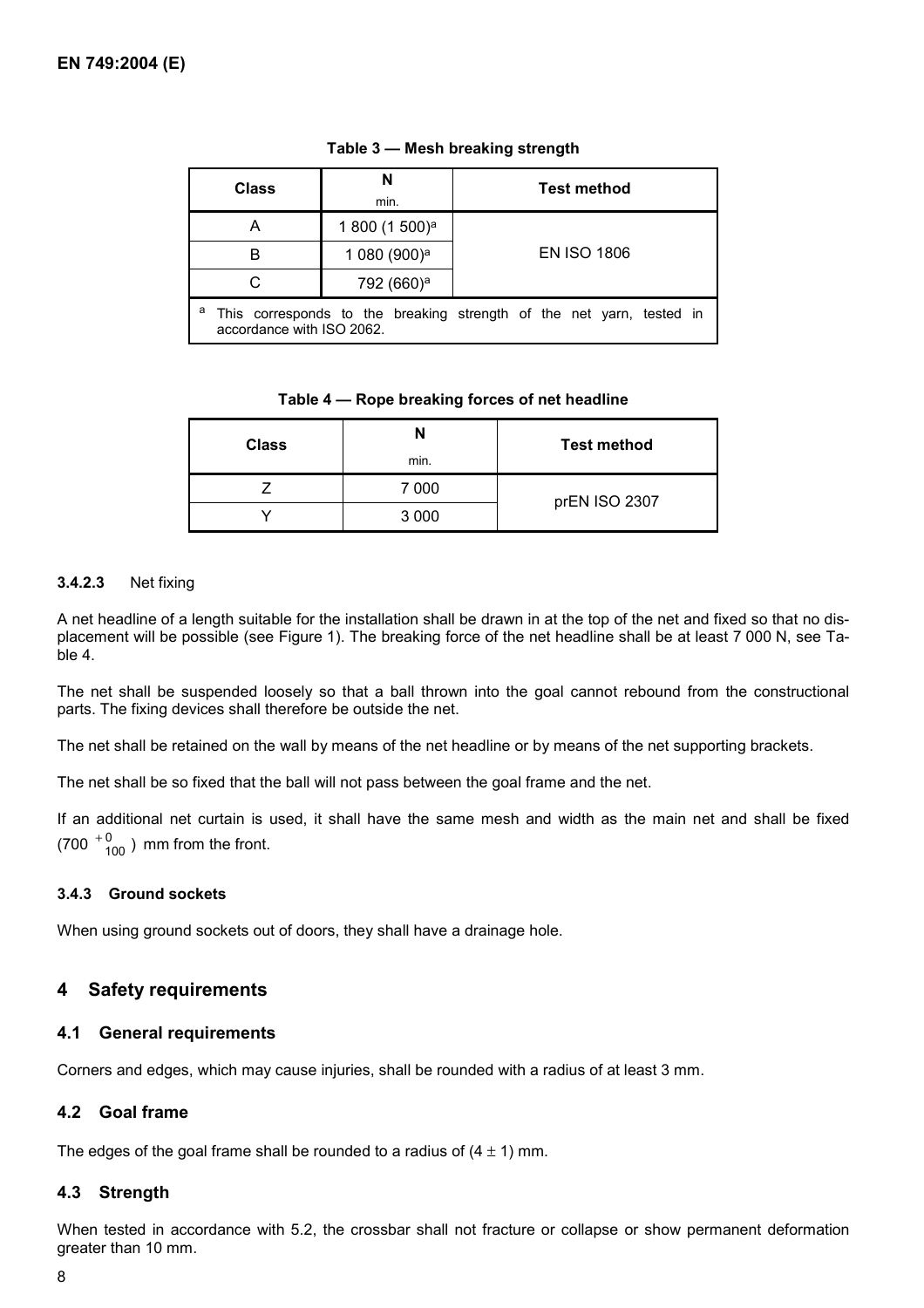#### **4.4 Stability**

When tested in accordance with 5.3, the goal shall not fall over nor slide.

#### **4.5 Net supporting brackets**

If net supporting brackets are used, the connection shall not protrude outside the goal frame.

#### **4.6 Net fixings**

The net shall be loosely attached to the uprights and the crossbar.

Net fixings shall be designed in such a way that the player cannot be hurt.

This requirement is fulfilled if e.g. external openings (i.e. on the circumference of the cross section of the uprights and the cross bar) are  $\leq 8$  mm or  $\geq 25$  mm.

Metal cup hooks shall not be used. If spring hooks are used as means of fixation or for the end of a rope, they shall have screw caps.

#### **4.7 Frame entrapment**

Any possible entrapment in the frame above 1200 mm above the ground, e.g. net supports, shall have no downwards angle of less than 60° and no openings of less than 230 mm diameter.

#### **5 Test methods**

#### **5.1 General**

If not otherwise specified in the following the requirements of Clauses 3 and 4 are tested by measuring, visible inspection or practical test.

Execute the test after conditioning the goal for a minimum of 1 h at a test temperature of (20  $\pm$  5) °C.

#### **5.2 Determination of strength**

Apply a vertical force of 1 800 N at the centre of the crossbar for 1 min  $^{+10}_{0}$  s.

Note any fracture or other damage to the goal.

Remove the force and measure any permanent deformation 30 min  $^{+30}_{0}$  s after removal of the force.

#### **5.3 Determination of stability**

Install the goal in its normal position of use. Apply a horizontal force (*F*) of 1 100 N at the top of the centre of the crossbar for 1 min  $^+{}^{10}_{0}$  s by means of a rope of 3 000 mm length (see figure 3). Note any falling over or sliding.

#### **6 Assembly, installation and maintenance instruction**

The manufacturer shall provide written instructions for assembly, installation and maintenance.

It shall be pointed out in the assembly instructions that any goals that are not being used at the moment should be secured against overturning.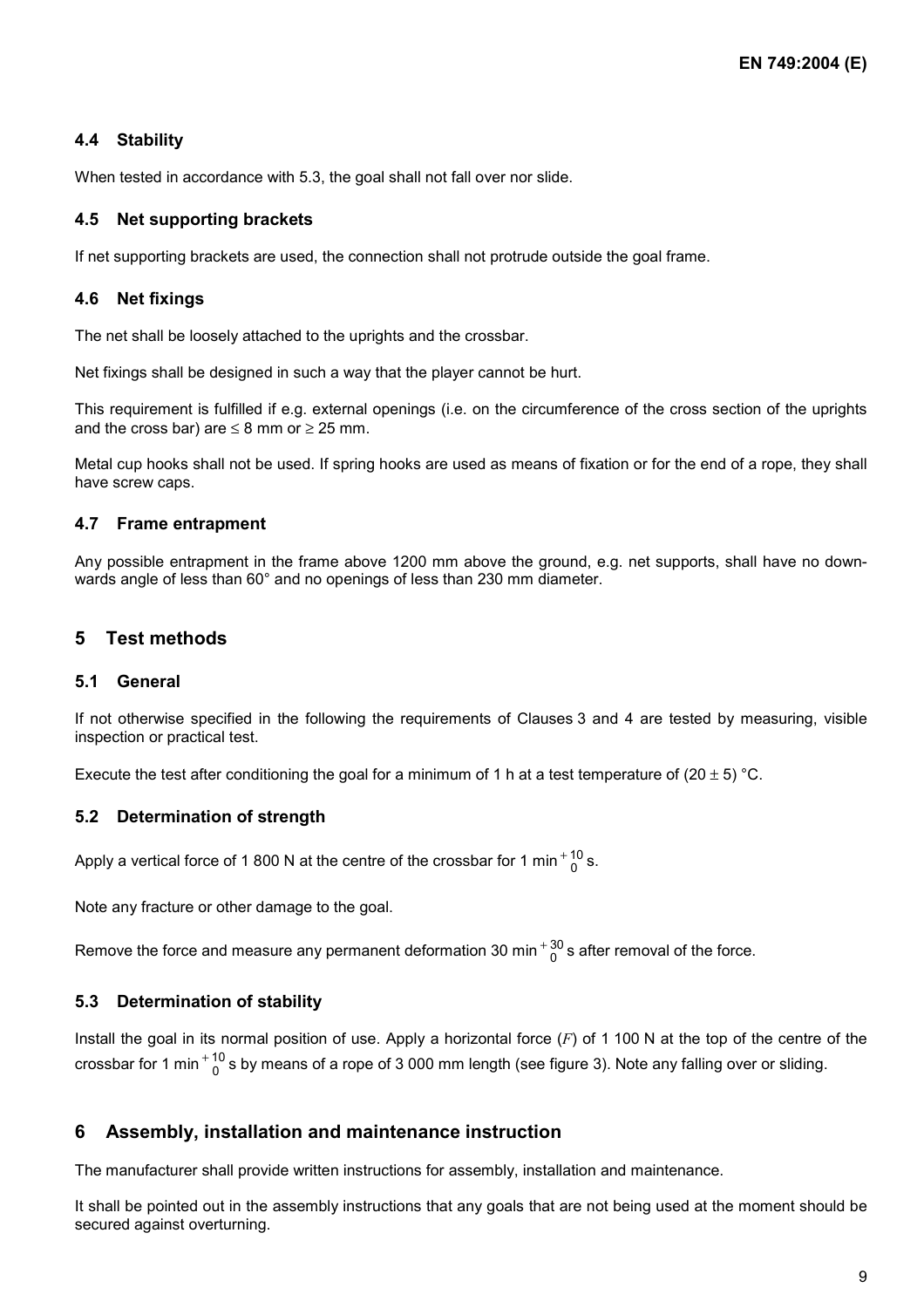Dimensions in millimetres



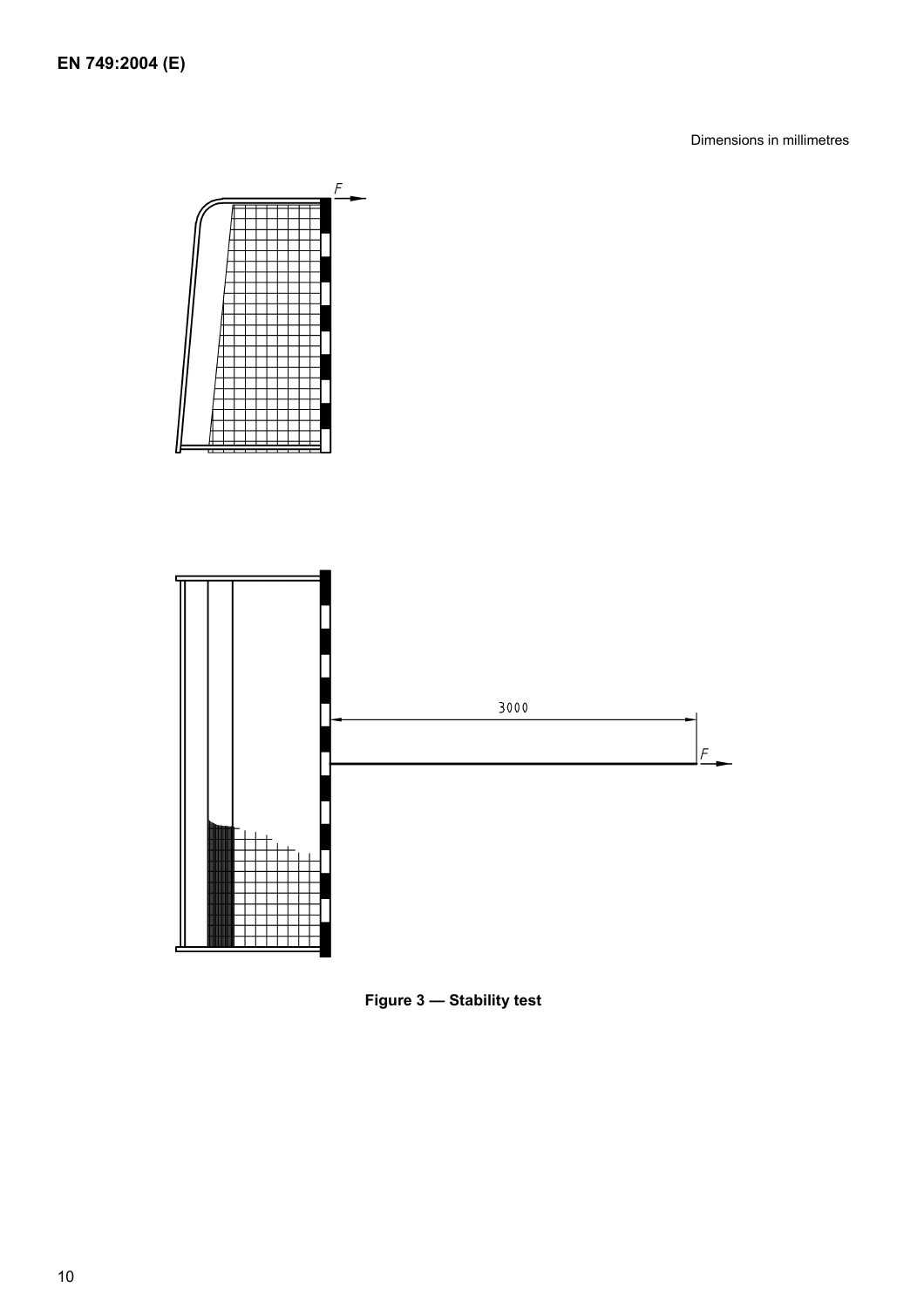### **7 Warning label**

A permanent warning label shall be fixed to the goal with the following wording:

- This handball goal is designed to be used for handball, indoor football or indoor hockey only and no other purpose;
- Check all fastenings are fully tightened before using this product and check periodically afterwards;
- At all times the goal shall be secured against tilting;
- Do not climb on the net or goal framework.
- NOTE Also an appropriate graphical symbol may be used.

#### **8 Marking**

l

Goals shall be marked with the following information:

- a) the number of this document EN  $749<sup>1</sup>$ ;
- b) the name or trademark of the manufacturer, retailer or importer and the year of manufacturing of the frame;
- c) a warning label giving details of use that the goal is designed for and type of net in accordance with Clause 7.

In the case of goals Type 2 there shall be an indication at the sides of the uprights concerning the required fastening of the goal.

<sup>1)</sup> Marking EN 749 on or in relation to a product represents the manufacturer's declaration of conformity, i.e. a claim by or on behalf of the manufacturer that the product meets the requirements of the standard. The accuracy of the claim is therefore solely the responsibility of the person making the claim. Such a declaration should not be confused with third party certification of conformity, which may also be desirable.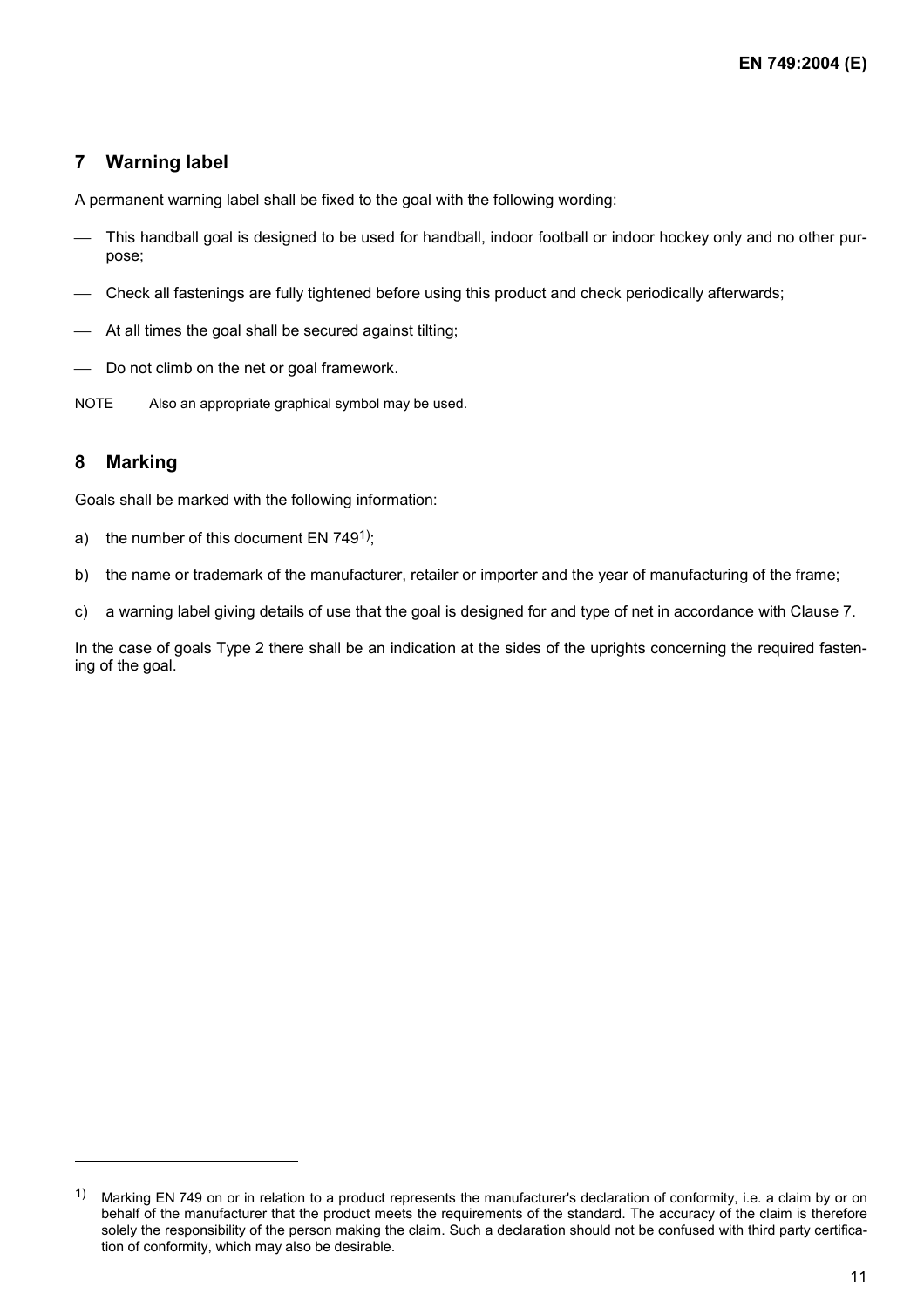### **Annex A** (informative)

## **Examples of foundations**

Dimensions in millimetres



## **Key**

- 1 Upright/pole
- 2 Sport surface
- 3 Concrete block
- 4 Ground socket
- 5 Drainage hole

#### **Figure A.1 — Foundation**

#### **Table A.1 — Heights**

Dimensions in millimetres

| <b>Height</b> | <b>Upright</b> |  |
|---------------|----------------|--|
|               | min.           |  |
| n٠            | 40             |  |
| hэ            | 350            |  |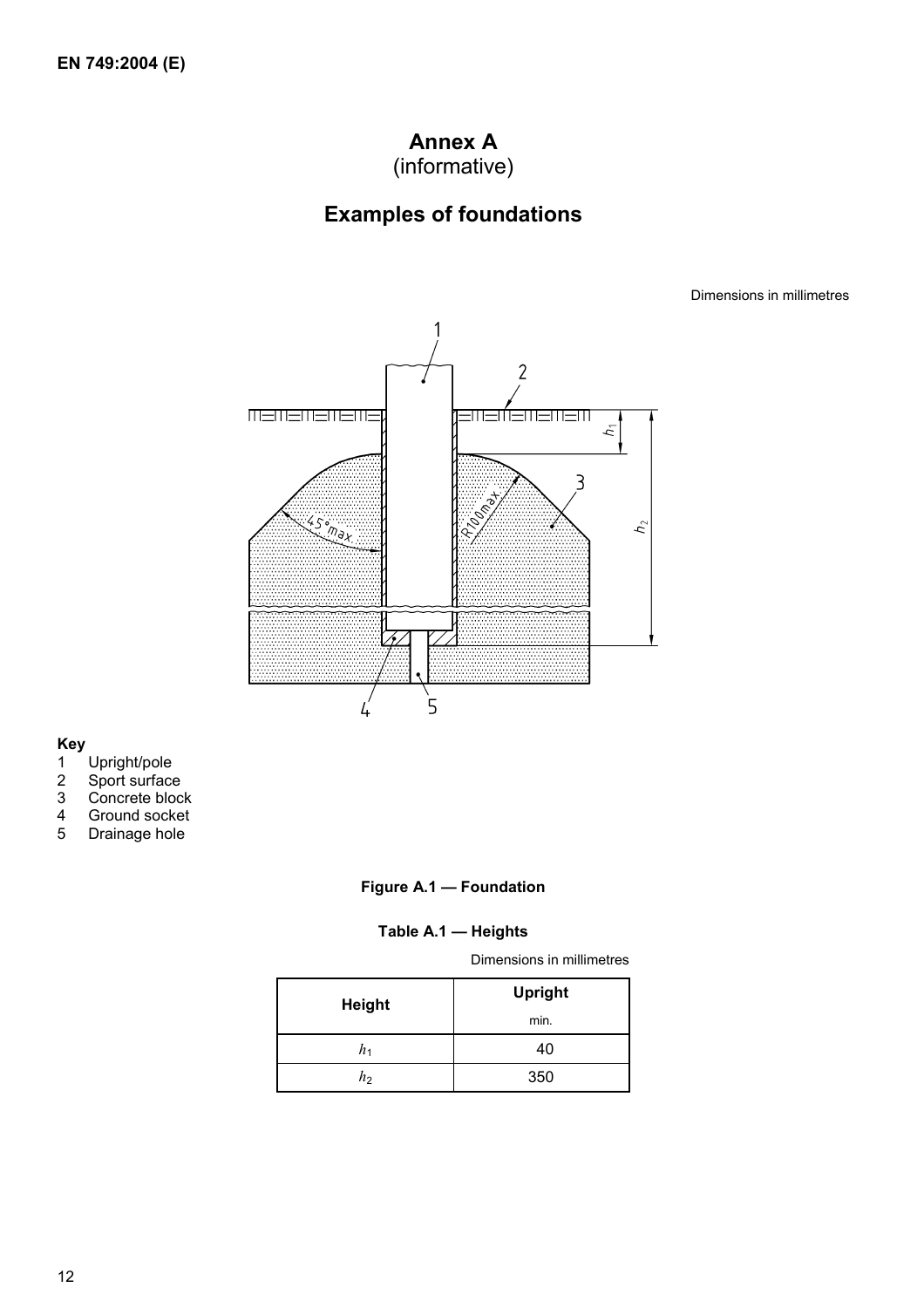## **Bibliography**

EN ISO 2062, *Textiles — Yarns from packages — Determination of single-end breaking force and elongation at break(ISO 2062:1993)*